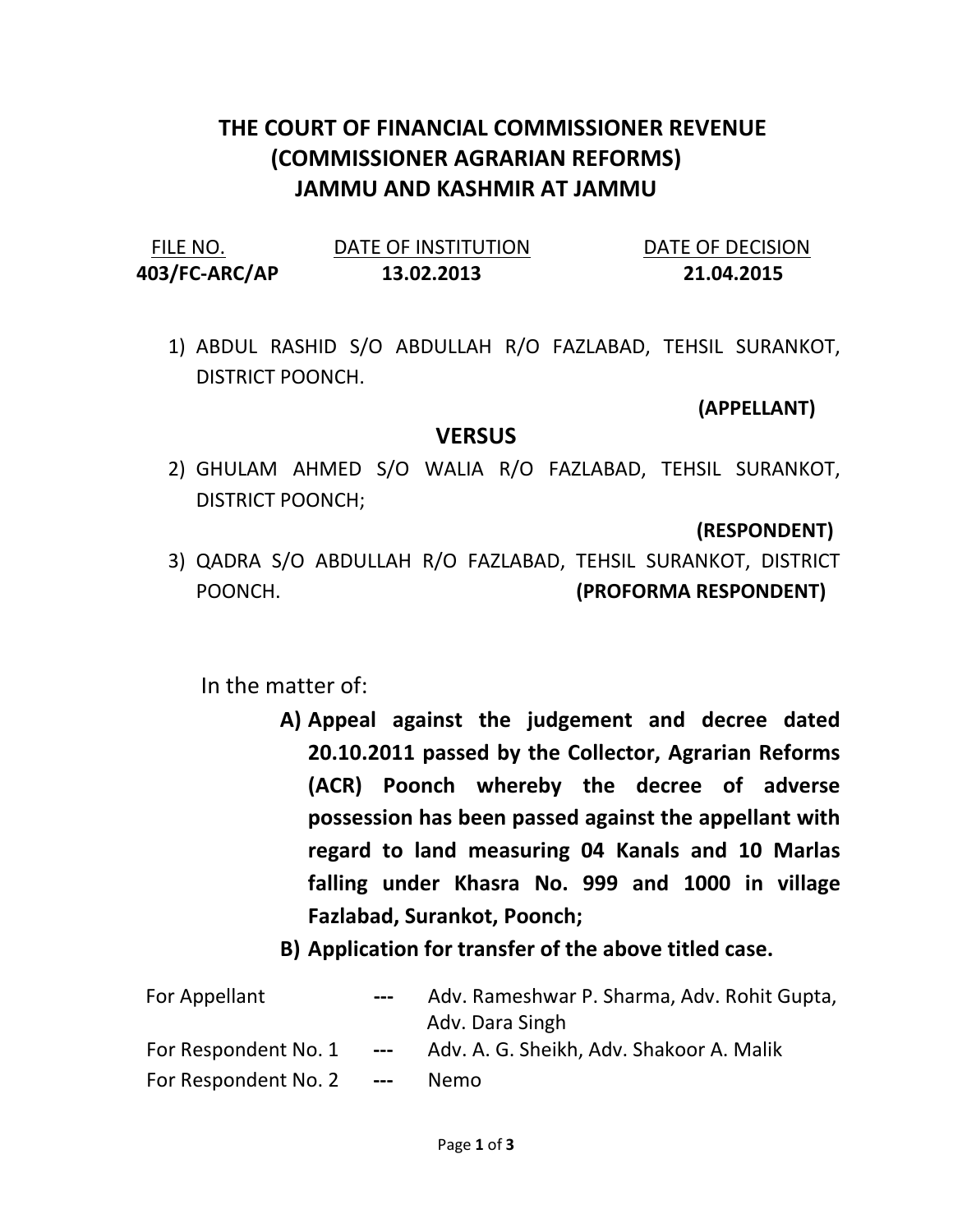## J U D G E M E N T

- 1) The present controversy concerns land measuring 04 Kanals and 10 Marlas falling under the above noted location. Briefly stated, the respondent No. 1 herein filed an application before the Collector, Agrarian Reforms (Assistant Commissioner Revenue), Poonch for a declaratory decree of adverse possession with regard to the land under consideration. The Collector after perusing the record and calling for a report from the Tehsildar concerned observed that the respondent No. 1 is in continuous possession of the said land for the last more than 12 years on account of which he has become an owner by way of adverse possession.
- 2) Aggrieved, the appellant herein moved this court in appeal challenging the order passed by the Collector, Agrarian Reforms (Assistant Commissioner Revenue), Poonch. On the day of presentation, the case was transferred to the court of the Additional Deputy Commissioner (Commissioner Agrarian Reforms), Poonch for disposal under law. However, pending disposal of the case before the ADC, Poonch, the appellant filed an application for transferring the case to this court or to any other court of competent jurisdiction. This court, thereafter, deemed it just and proper to transfer the case to itself for disposal.
- 3) The essential pre-requisite to establish adverse possession is that the possession of adverse possessor must be neither by force nor by stealth nor under the license of the owner. It must be adequate in continuity, in publicity, open, exclusive, hostile and in extent to show that the possession is against the interests of the owner. The moot question in the instant case to be considered is whether such a possessor of land can claim right of adverse possession by filing a suit. This court is of the view that the right of acquisition of title in like cases can only be pleaded when the occupant defends his/her right of possession on the land. This is not a right which can be invoked automatically after the expiry of 12 years from the time occupancy begins. It may accrue only when the original owner of a land comes to evict a possessor.